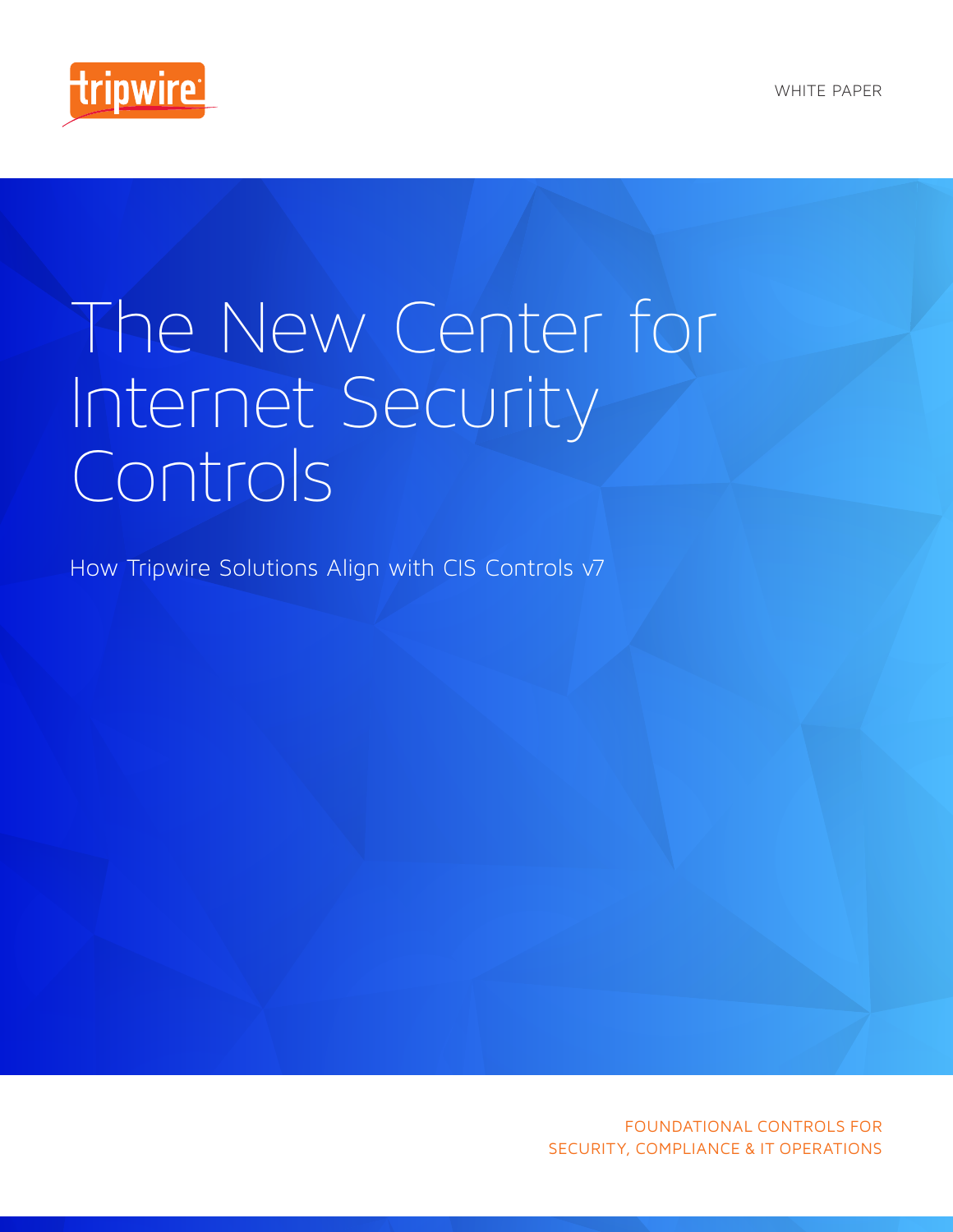The Center for Internet Security (CIS) maintains a procedural list of 20 cybersecurity best practices. The CIS Controls serve as the go-to cyber readiness rulebook for organizations and agencies across the world. The controls were first developed in 2008 by the U.S. government to help organizations achieve cyber integrity with a costeffective, practical methodology. Before they were managed by CIS, they were managed by the SANS Institute and referred to as the SANS Top 20 and the Critical Security Controls.

# The CIS Controls v7

The 20 CIS Controls are listed in order of priority. It's recommended that you start with the first six to establish basic security hygiene. Then you can work your way through the foundational and organizational controls' action items to optimize your security posture one step at a time.

Each control contains several subsections detailing specific benchmarks. The controls employ the Pareto Principle, also known as the 80/20 principle—the assertion that 80 percent of effects result from 20 percent of causes in most systems. To give you an idea of how this works within the CIS Controls, one agency prevented 85 percent of targeted cyber intrusions using the first four controls alone1 .

The controls are updated regularly to reflect new advances in cybersecurity as well as trends and changes in the threat landscape. As of March 2018, the CIS Controls are now in their seventh iteration. Version seven incorporates two high-level updates:

New categories: The controls are now broken into three categories: basic, foundational and organizational. The first six basic controls are strongly

# CIS Controls v7

#### Basic Controls

Control 1: Inventory and Control of Hardware Assets

Control 2: Inventory and Control of Software Assets

Control 3: Continuous Vulnerability Management

Control 4: Controlled Use of Administrative Privileges

Control 5: Secure Configurations for Hardware and Software on Mobile Devices, Laptops, Workstations and Servers

Control 6: Maintenance, Monitoring and Analysis of Audit Logs

## Foundational Controls

Control 7: Email and Web Browser Protections

Control 8: Malware Defenses

Control 9: Limitation and Control of Network Ports, Protocols and Services

Control 10: Data Recovery Capabilities

Control 11: Secure Configuration for Network Devices, such as Firewalls, Routers and Switches

Control 12: Boundary Defense

Control 13: Data Protection

Control 14: Controlled Access Based on the Need to Know

Control 15: Wireless Access Control

Control 16: Account Monitoring and Control

#### Organizational Controls

Control 17: Implement a Security Awareness and Training Program

Control 18: Application Software **Security** 

Control 19: Incident Response and Management

Control 20: Penetration Tests and Red Team Exercises

recommended for all organizations and agencies as a bare minimum strategy. The foundational controls (7–16) build on those essentials with recommendations that offer clear security benefits. Organizational controls (17–20) focus on people and processes, and refine the security posture established by implementing the basic and foundational controls.

Structural changes: The latest version refines several sub controls to make them easier to enact and measure, communicating only one requirement per subcontrol for increased comprehension and clarity.

Most organizations and agencies must take a pragmatic approach to align themselves with the controls. Attempting to match the requirements of all 20 at once is generally

cost-prohibitive, which is why it's smart to start with the basics and build from there. However, it should be in your security team's strategy to comply with all 20 controls as soon as possible to ensure the best cyber integrity you can.

Let's take a look at each of the controls, along with the key takeaways you'll want to remember for each. We'll also cover the ways Tripwire solutions do the heavy lifting for you in implementing each of the controls.

## Control 1: Inventory and Control of Hardware Assets

There's no way to secure your network without an accurate view of what devices connect to it—especially in modern-day BYOD environments. Tripwire® IP360™ and Tripwire Log Center® let you actively and passively discover hardware devices connected to your network.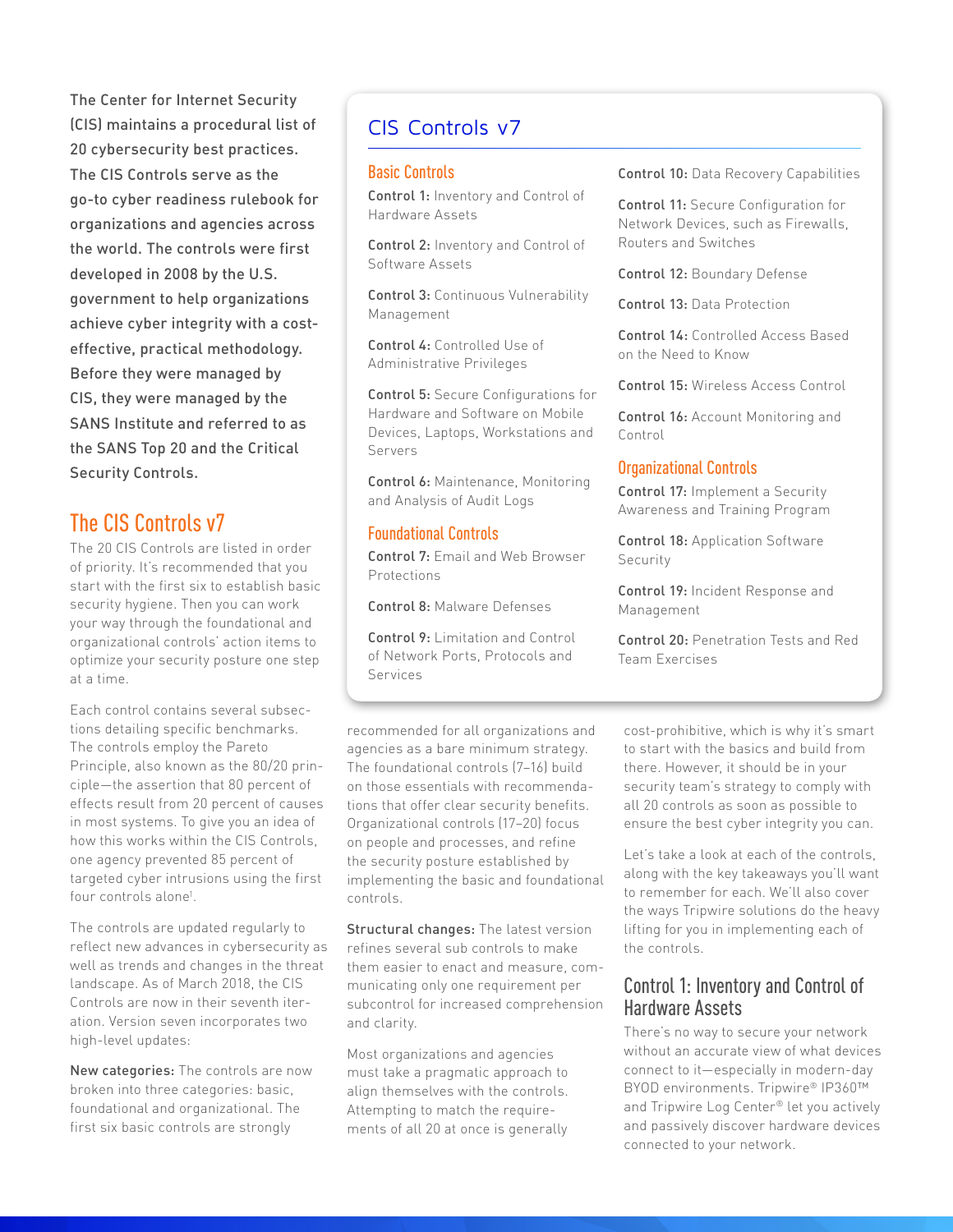Active discovery not only identifies hosts, but collects application and operating system data as well. For passive discovery, Tripwire Log Center mines log data for previously unknown assets. Once identified, Tripwire Enterprise can collect and monitor configuration details about the previously unknown assets.

#### Key takeaways:

- » Avoid manual inventorying: You may be tempted to use a spreadsheet to keep track of your hardware assets. In addition to being inefficient and unscalable, manual inventorying can miss new or occasionally-connected devices—ostensibly creating a blindspot your cyber adversaries can take advantage of.
- » Use standardized data formats: Unfortunately, other controls list out standardized data formats such as SCAP. As you begin scanning and gathering data, use common data formats that more complex tools utilize so you don't need to lose valuable data when deploying new tools.

## Control 2: Inventory and Control of Software Assets

During asset discovery, Tripwire IP360 catalogs the software running on your assets, linking your hardware and software inventories. Tripwire Enterprise also discovers new software when it's installed and can compare it against a whitelist, alerting you to the existence of unauthorized applications in your environment. Through integration with ITSM products, Tripwire Enterprise can facilitate the removal of unauthorized software.

### Key takeaways:

- » Merge the first two controls: Only attempt to scan hardware that is already in your asset database. If a system isn't in the asset database, revisit Control 1 to figure out why. Treat these first two controls as one when you're looking at how to implement them efficiently.
- » Focus on file integrity monitoring: Utilize software inventory tools

The CIS Controls are a free cybersecurity best practices resource for any organization to download and implement. They provide clear, prioritized guidance to help organizations tackle the most pervasive cybersecurity threats<sup>3</sup>.

— Center for Internet Security, 2018

throughout the organization to automate the documentation of all software on business systems. Use file integrity monitoring (FIM), such as available in Tripwire Enterprise, to scan the environment for new software. Let automated tools like these be the driver for populating your inventory databases.

## Control 3: Continuous Vulnerability Management

A robust vulnerability management (VM) program powered by the correct tools will empower your organization to take control of its own security and manage risks presented by both internal and external threats. Tripwire IP360 is a powerful vulnerability scanning solution that provides valuable insight into the current status of all scanned systems to help prioritize which are most vulnerable to compromising the security of the network.

Its unique vulnerability scoring provides a prioritization mechanism that includes the risk a vulnerability presents, the threat of exploit, and the time elapsed since the vulnerability was publically known. Reports can provide validation that vulnerabilities have been remediated in a timely manner.

#### Key takeaways:

» Run regular scans: Utilizing remote and credentialed scans gives you a holistic view of your network that allows you to better understand threats before they become a problem. When you review and compare your results, you will quickly know what has changed and what risks those changes introduce.

» Use risk scoring: VM programs like Tripwire IP360 expose a plethora of faults and flaws in even the most secure networks. Don't be alarmed; simply apply risk-ratings and break the work into smaller, more manageable portions.

## Control 4: Controlled Use of Administrative Privileges

Phishing and other common cyberattacks take advantage of poorlycontrolled admin privileges. Tripwire Enterprise monitors systems to ensure that administrative access and privileges are configured securely, and if those configurations ever change.

It can also detect when users with administrative privileges are added or removed. Tripwire Enterprise policy content can be used to ensure systems are configured to prevent unauthorized users from executing malicious scripts and other malicious techniques. Tripwire Log Center can monitor logs and alert when administrative accounts are added or removed.

#### Key takeaways:

- » Take credentials seriously: Attackers would love to get their hands on your admin credentials—Control 4 is in the top six for that very reason. Administrative credentials are as valuable as the data you're trying to protect. Provide the level of care with those as you would with your organization's most sensitive data.
- » Adopt multi-factor authentication: There is guidance on enabling multi-factor authentication (MFA) for administrative users, but why not all users? And not just when accessing the VPN, but all the time. This may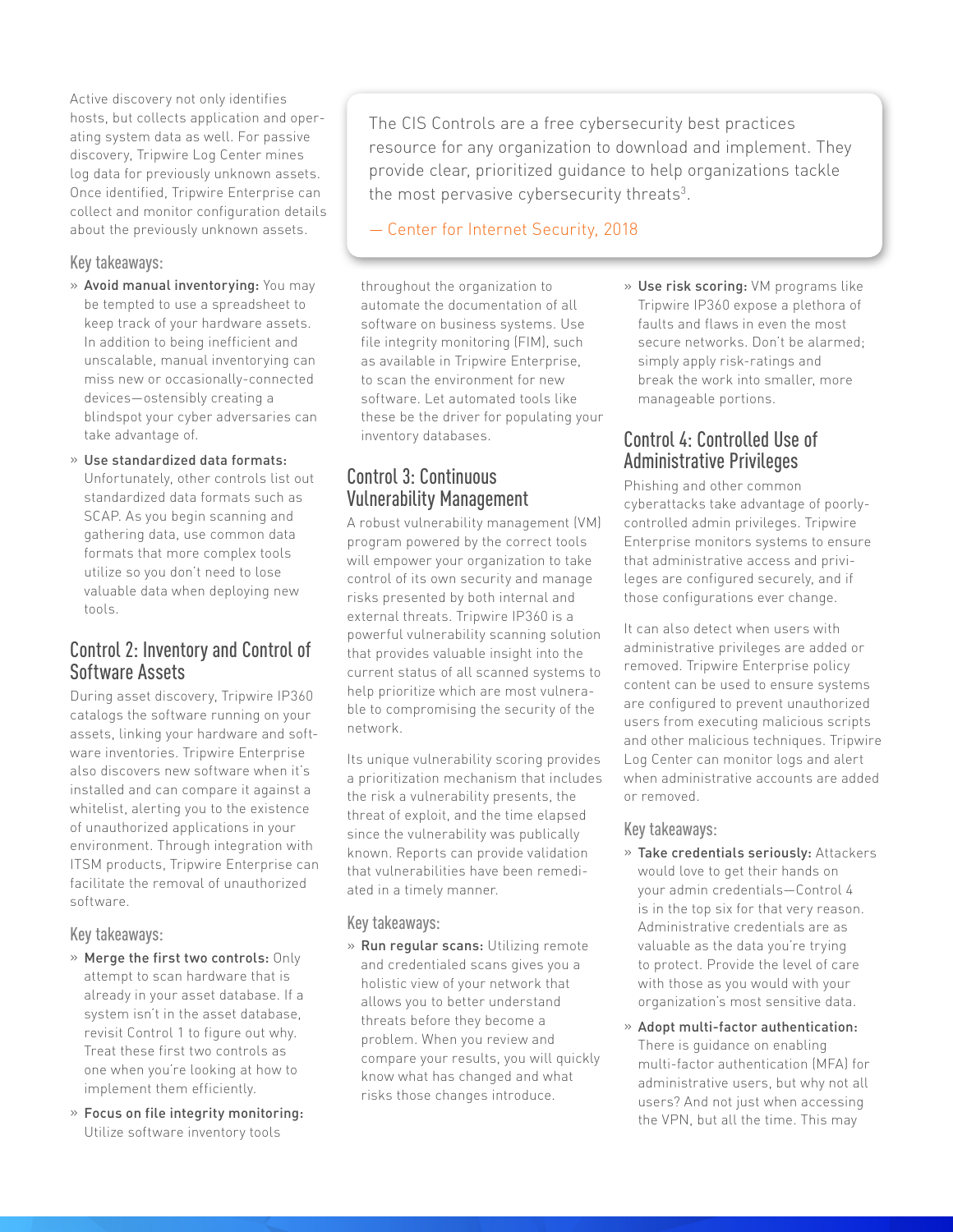initially be a cost or resource issue, but most organizations and agencies are well overdue for making this a requirement.

## Control 5: Secure Configurations for Hardware and Software on Mobile Devices, Laptops, Workstations and Servers

The default configurations on your endpoints are likely geared toward ease of use, not security. Tripwire Enterprise can compare your configurations against a secure image or template and provide a detailed report on variances. It can also provide remediation instructions on how to bring the system in line with the secure image.

If you do not have an internal security standard, Tripwire provides content based on several well-known hardening guides from CIS, ISO and NIST. Additionally, Tripwire Enterprise can integrate with ITSM tools like ServiceNow to bring security configuration management (SCM) work items into your overall IT workflow.

### Key takeaways:

- » Assume your configurations need attention: Some vendors recommend configuration guidelines in terms of performance and security. Most software and operating systems are configured in an open and insecure state, so use external sources such as CIS hardening guides and DISA STIGs for essential guidance.
- » Prepare for incidents: Control 5 will be tightly coupled with Control 19. A configuration change can lead to a configuration vulnerability, which can lead to a breach. Make sure SCM resources are part of your incident response program when you begin implementing Control 19.

## Control 6: Maintenance, Monitoring and Analysis of Audit Logs

Logs are the lifeblood of cybersecurity. Tripwire Log Center aggregates logs from multiple sources. It then correlates events of interest to detect anomalies,

suspicious behaviors, changes and patterns known to be threats or indicators of compromise. Tripwire Enterprise monitors to ensure logging is enabled and configured correctly, and detects when logging is disabled.

## Key takeaways:

- » Know where to look: The theft of data often mirrors physical theft in terms of where disruption takes place. A bank robber is going to break many laws and create disruption at the bank, but they'll likely obey as many laws as possible fleeing the scene. Likewise, a digital attacker may disrupt an endpoint while leaving little trace on the network, or vice-versa. You need to collect logs from as many systems as possible to get an accurate picture of what's taking place.
- » Establish consistent time and naming conventions: Time consistency issues make it harder to correlate events. Coordinating with UTC so you can track an event across the globe is essential. You'll also need to make sure metadata is named identically across all logs. For example, you don't want to have to search for ip, ipv4 and ipv4 to look for the same thing.

# Control 7: Email and Web Browser Protections

Cyber adversaries try to manipulate human behavior through email and browser interaction. Tripwire IP360 can identify which applications (including web browsers and email clients) and versions are present on a system. Tripwire Enterprise can then identify and flag unauthorized applications or versions.

### Key takeaways:

» Block email images: Embedded single pixel tracking images are a way for attackers to gain information into employee activity. Malicious images embedded or loaded from external sites can also be an attack vector. Consider disabling auto-loading images in emails and requiring users to click a button to see the fancy graphics.

» Leverage hardening benchmarks: The CIS has hardening guidelines for Microsoft Exchange and Office, although leveraging those isn't called out explicitly in Control 7. Even though software is covered under Control 5, be aware that CIS and DISA offer hardening templates for both Exchange and Office.

# Control 8: Malware Defenses

In order to keep up with the creative ways malware aims to override defenses, your cybersecurity solution must employ around-the-clock monitoring of anti-malware. Tripwire Enterprise can be used to validate that anti-malware is deployed, running and correctly configured. Tripwire Log Center can receive and centrally manage logs and events from anti-malware tools. These events can then be correlated against a list of known malicious domains.

#### Key takeaways:

- » Return to the basics: Install antimalware and update it regularly. This has been ingrained in IT professionals minds' for decades. Make sure the anti-malware solution meets the needs of your organization.
- » Integrate your security tools: Many security tools can work together to orchestrate the response to a malware infection. While an antimalware product can quarantine and delete an infected file, integrating with change management and other SCM tools may be able to remediate an entire system back to a clean state.

## Control 9: Limitation and Control of Network Ports, Protocols and Services

Poor default configurations on endpoints make for easy cyberattack targets. Tripwire Enterprise combined with Tripwire Whitelist Profiler can create an up-to-date report of which network ports and services are active on each asset in the environment. It can compare current open ports and services to a known list of acceptable services. Furthermore, either alone or in conjunction with Tripwire IP360,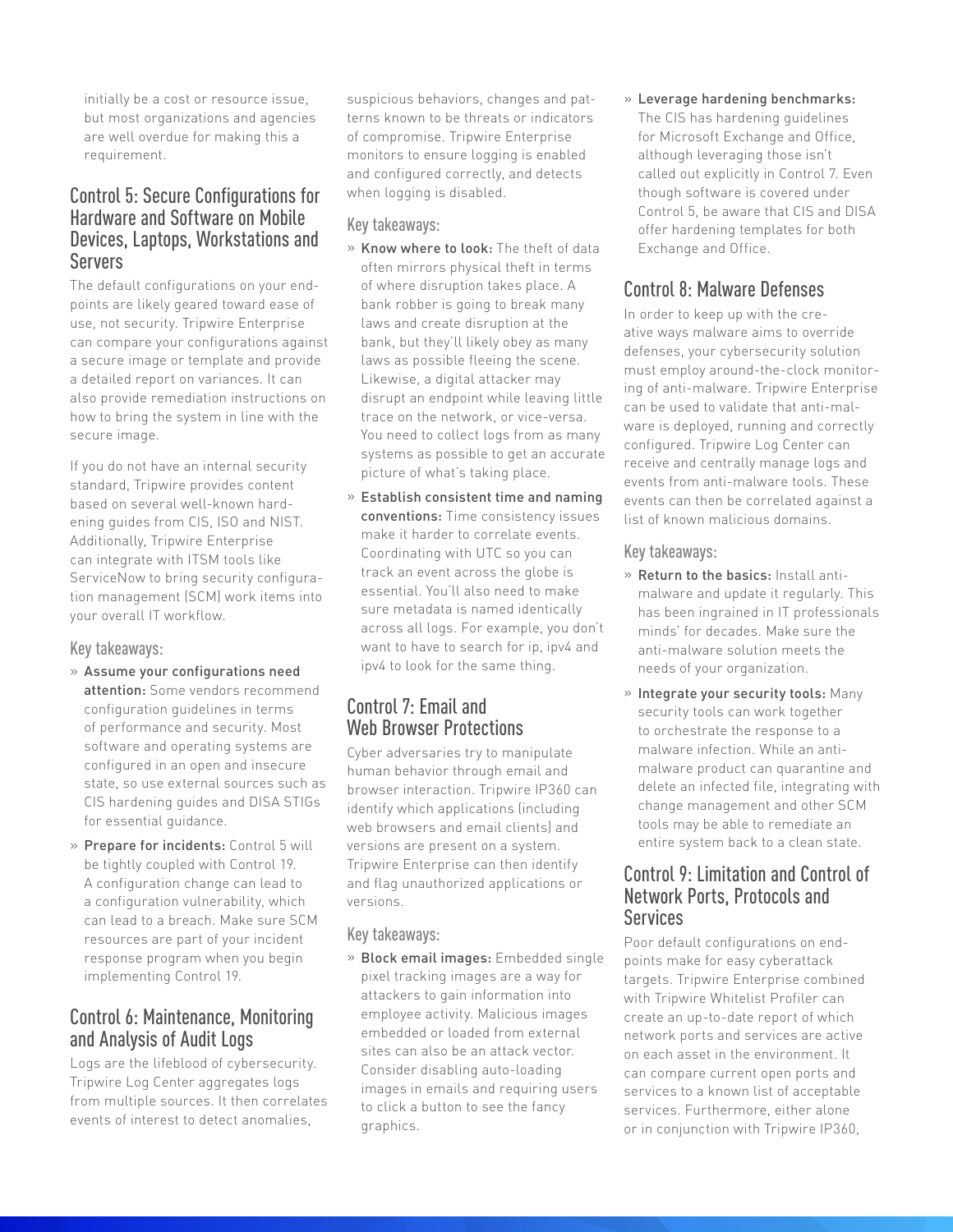Tripwire Whitelist Profiler can scan the environment for unauthorized ports and services.

### Key takeaways:

- » Reduce your attack surface: The focus of Control 9 is about limiting the external attack surface of a system. This is always the first step in securing an endpoint.
- » Look at business needs: Network ports, protocols and services are often open and available by default, serving no explicit purpose and leaving your systems more vulnerable to attacks. Automated scans can help you find these vulnerabilities so you can determine whether or not they fulfill an actual business need.

## Control 10: Data Recovery Capabilities

There are numerous reasons why you want to perform backups. Historically, availability is the goal that drove this control. Now that ransomware is prevalent across many industries, this can be a driver to show additional ROI for backup solutions. Tripwire Enterprise can validate that systems are running backup software and are correctly configured for regular backups.

### Key takeaways:

- » Establish regular backups: After getting hit with ransomware, some companies have ponied up millions in ransom. While a Fortune 500 company may be able to take that type of hit, the vast majority cannot. The importance of testing data backups is just as critical as actually creating the backups. This doesn't have to be a complex procedure; a sample file on a non-critical server can be quickly tested in a matter of minutes.
- » Define "regular": What does testing on "a regular basis" mean to your organization or agency? This is a great question when it comes to how often you need to run a full, incremental or differential backup. The CIS recommends that backups be administered at least weekly.

## Control 11: Secure Configuration for Network Devices, such as Firewalls, Routers and Switches

Misconfigured assets are an open door for attackers, and SCM minimizes these vulnerabilities. Tripwire Enterprise helps you maintain a standard security configuration and evaluate network devices against that configuration, as well as report on software versions. Tripwire IP360 is consistently updated with the latest vulnerability information and can scan network devices for those vulnerabilities.

### Key takeaways:

- » Leverage existing controls: If you already implemented Control 5 to monitor the configuration and change on your endpoints, then you probably already have the tools and expertise needed to address Control 11. Increase the efficiency of your security strategy by identifying solution overlap.
- » Treat network devices like computers: These controls match exactly what you would do for any other computer in the enterprise. Don't forget to give them attention as well.

# Control 12: Boundary Defense

According to the CIS, "Threats such as organized crime groups and nation-states use configuration and architectural weaknesses found on perimeter systems, network devices and Internet-accessing client machines to gain initial access into an organization. Then, with a base of operations on these machines, attackers often pivot to get deeper inside the boundary to steal or change information or to set up a persistent presence for later attacks against internal hosts<sup>2</sup>."

Tripwire IP360 can be used to scan across network boundaries and identify unauthorized connections. Tripwire Enterprise can validate that systems are configured to record network traffic, and Tripwire Log Center can receive and centrally manage logs from network boundary devices.

### Key takeaways:

- » Quick and powerful wins: Use tools at your disposal to quickly address network scanning and logging requirements. For even greater impact, implement boundary decryption (such as SSL) to raise your awareness, as well as multi-factor authentication to reduce your attack surface.
- » Use premium feeds: There are recommendations for threat intelligence as well as IDS/IPS signature-based tools throughout Control 12. A paid-for and/or curated feed is highly recommended. You'll generally get what you pay for when it comes to using free versus premium feeds.

# Control 13: Data Protection

By collecting audit logs across devices, you can achieve some level of insight into data exfiltration of sensitive data with existing tools. Tag assets that store sensitive data and closely monitor them. Leverage baselines for both network and file data so anything suspicious can quickly be flagged. Tripwire Enterprise can validate that data protection features are configured and enabled on systems.

### Key takeaways:

- » Rely on hardening standards: Both CIS and DISA have hardening guidelines for mobile devices. These guidelines have recommendations on encrypting the drive as well as locking down USB access.
- » Take a process-oriented approach: Some of these recommendations, such as blocking access to cloud storage providers, can be considered quick wins. Others, such as creating an inventory of sensitive information, can be a never-ending process. This is one of the more difficult controls to fully implement—and for good reason. Protecting data is the primary goal of everyone in information security.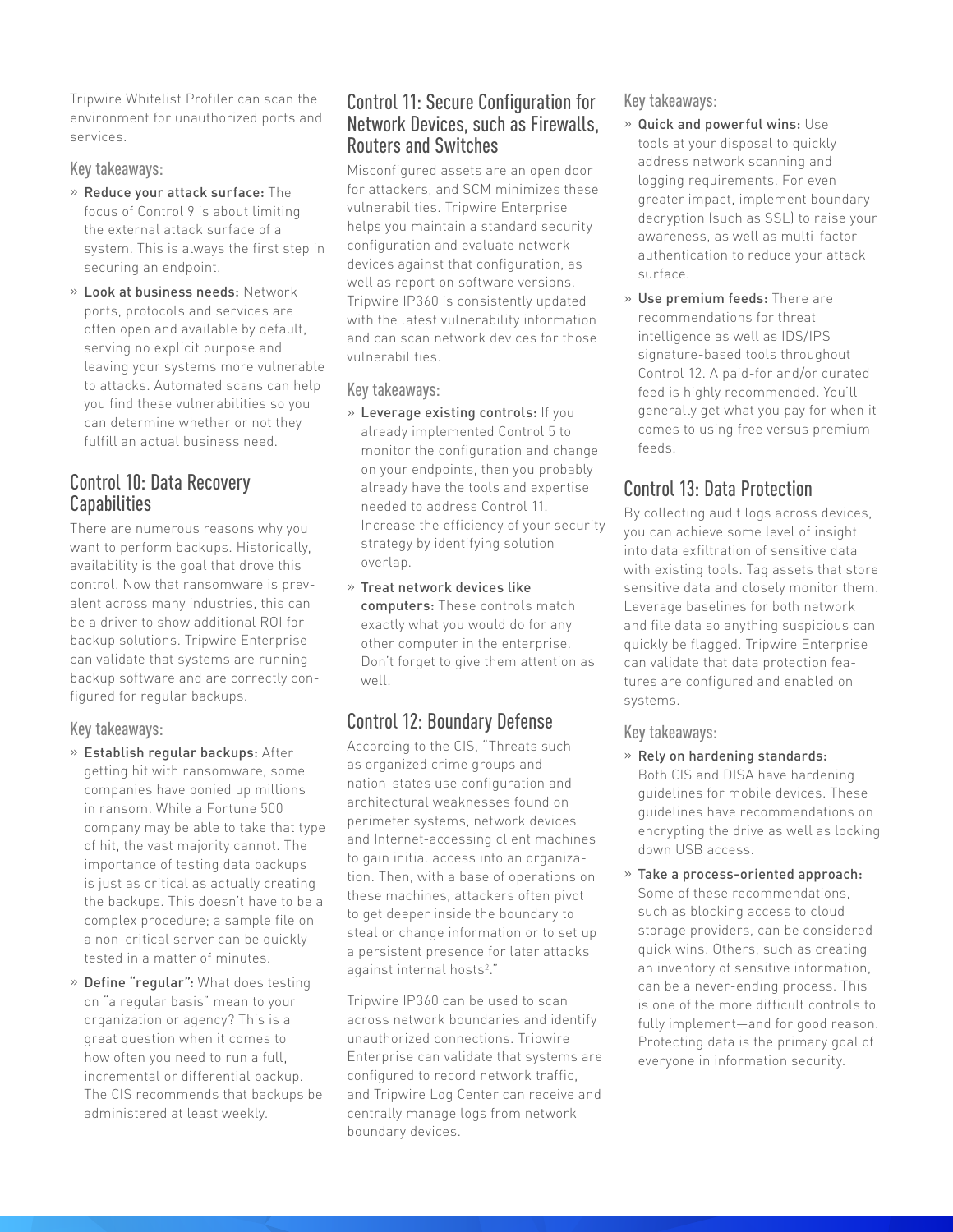## Control 14: Controlled Access Based on the Need to Know

As opposed to audit-logging everything that happens on a system, Tripwire Enterprise can be used to limit the scope of what is monitored and send only relevant data to your SIEM, making monitoring for changes to sensitive files and data far more effective and efficient. Tripwire Enterprise provides best-in-class FIM capabilities to monitor changes in real-time, including information on who made the change.

## Key takeaways:

» FIM is about more than files: In the latest version of the Controls, FIM only appears explicitly in section 14.9. However, FIM is a key capability across a number of the controls from beginning to end. Utilizing FIM should be considered an essential control for most organizations.

» Automation and integration: Automating security tasks is usually going to be a force multiplier for your security staff. While not directly touched on, integrating tools is going to be another area to amplify the workforce. By bolting together technologies, you'll obtain greater visibility into the network.

# Control 15: Wireless Access Control

Creating a baseline is the starting point in securing any part of the enterprise network. You can then configure network vulnerability scanning tools to detect and alert on unauthorized wireless access points connected to the wired network. Tripwire IP360 discovers wireless access points on the network. Tripwire Enterprise audits configuration settings to ensure wireless access points are configured securely, and then monitors settings for changes.

## Key takeaways:

» Reduce your attack surface: Much of Control 15 is about limiting the use of wireless technologies. Where you are using wireless, utilize best practices with encryption to prevent successful attacks on wireless data.



Tripwire solutions support nearly every CIS Control, including nearly complete support for the six highest-impact Basic controls.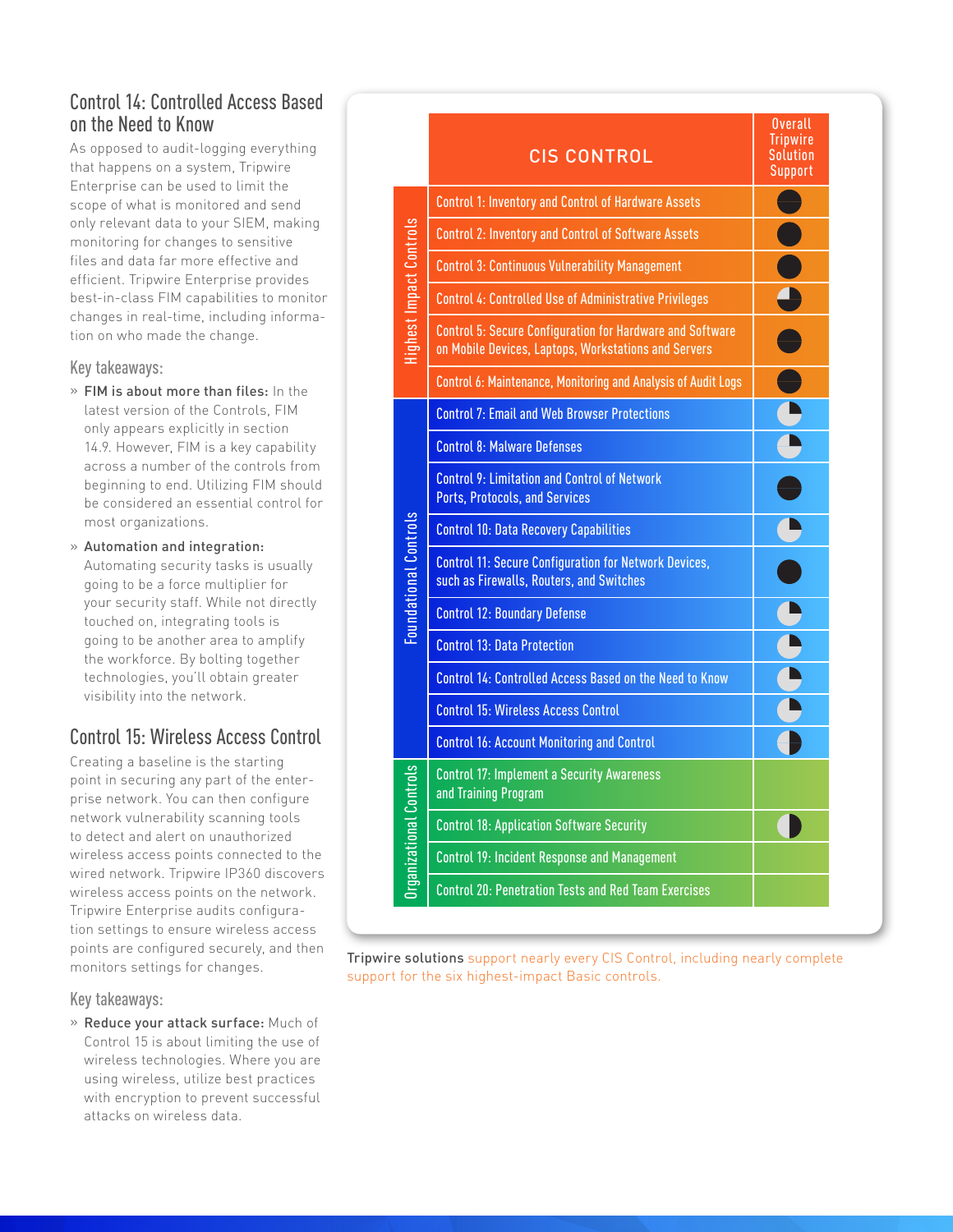» Use efficient tools: Using a vulnerability scanner or wireless intrusion detection system for detecting rogue access points is often overkill. If you already have a scanning tool at your disposal, reuse it without having to use more budget.

## Control 16: Account Monitoring and Control

Camouflaging as a legitimate user account is a popular tactic among cybercriminals. Tripwire Enterprise can monitor directory servers like Active Directory to inventory accounts and monitor active and disabled accounts. Tripwire Log Center can monitor, correlate and alert on unauthorized access activities.

### Key takeaways:

- » Don't forget the logs: Enabling a lot of the later sections of this control will require gathering logging data from endpoints into a centralized location, such as a SIEM. The security intelligence of the organization will be in your logs, so collect as much as you can without overburdening the tool or necessitating that analysts review the logs.
- » Block common attacks: Many common attacks that have been made public hit on a lot of the requirements in Control 16. While a zero-day attack gets all of the press at security conferences, attackers are after valid credentials to make their attacks stealthier. Controlling authentication mechanisms and valid accounts is a cornerstone of building a proper security architecture.

## Control 17: Implement a Security Awareness and Training Program

It's not just your security team that needs to understand the best practices laid forth by the CIS and other cybersecurity experts. Employees across the entire organization or agency must also gain a basic understanding of what they can do in their everyday roles to deter cyberattacks.

## Key takeaways:

- » Be inclusive: From system engineers to end users who are susceptible to social engineering, be as broad as possible in who you include in your security hygiene trainings.
- » Outsourcing continues to be ideal: Security teams are already understaffed, underfunded and overworked. Establishing an awareness training program from scratch will be a time-consuming process that may be better suited for a third-party to develop and deliver.

## Control 18: Application Software **Security**

Keeping tabs on the software used within your agency or organization is an ongoing process. Using the newest versions is paramount, as you may be missing out on necessary patches otherwise. For acquired software, Tripwire IP360 can identify version info and identify vulnerabilities. Tripwire IP360 can also be used to identify any non-standard or insecure encryption in use. For applications that require a database, Tripwire Enterprise can ensure the database is configured securely.

Key takeaways:

- » Understand your risk: The first great addition to Control 18 is the requirement to run both static and dynamic code analysis utilities on in-house developed code. The second is creating the ability for vulnerabilities to be reported to the company, especially from outside parties. Both of these are going to uncover vulnerabilities to the business which previously may have remained hidden for long periods of time.
- » Layer security strategies: This is iterated over and over again in Control 18. Start by training developers how to write secure code, testing the code they write, hardening the environment around the code, then installing security tools in front of the code. The goal is to have multiple security layers to stop an attack long before it succeeds.

A Cybersecurity Ventures report found the global costs of ransomware exceeded \$5 billion in 2017—a 15 percent increase in just two years. The report estimates ransomware attacks will grow by 350 percent annually<sup>4</sup>.

## Control 19: Incident Response and Management

Do you have a detailed action plan in place for handling cybersecurity incidents? Your plan should include the exact steps you'll take to remove the intruder from your system, quarantine the damage and return to a secure baseline. The CIS calls this type of plan an "incident response infrastructure."

## Key takeaways:

- » Plan and Test: One core component of Control 19 is to make sure you plan and test for an event before it happens. As with any emergency, you don't want to be figuring things out in the heat of the moment.
- » Define roles: Make sure your incident response infrastructure results in written records of any incidents, as well as clearly defined organizational roles and responsibilities. The National Institute of Standards and Technology (NIST) provides a framework you can use for reference.

# Control 20: Penetration Tests and Red Team Exercises

Red team exercises and penetration tests are an excellent way to gain deeper insight into system vulnerabilities from an attacker's point of view. Tripwire IP360 integrates with penetration testing tools to make testing efforts more effective. Tripwire Log Center can track and monitor accounts used in penetration tests to ensure they're not used after testing is complete.

## Key takeaways:

» Rely on the previous controls: Control 20 leverages sections of the earlier Controls. Understanding your attack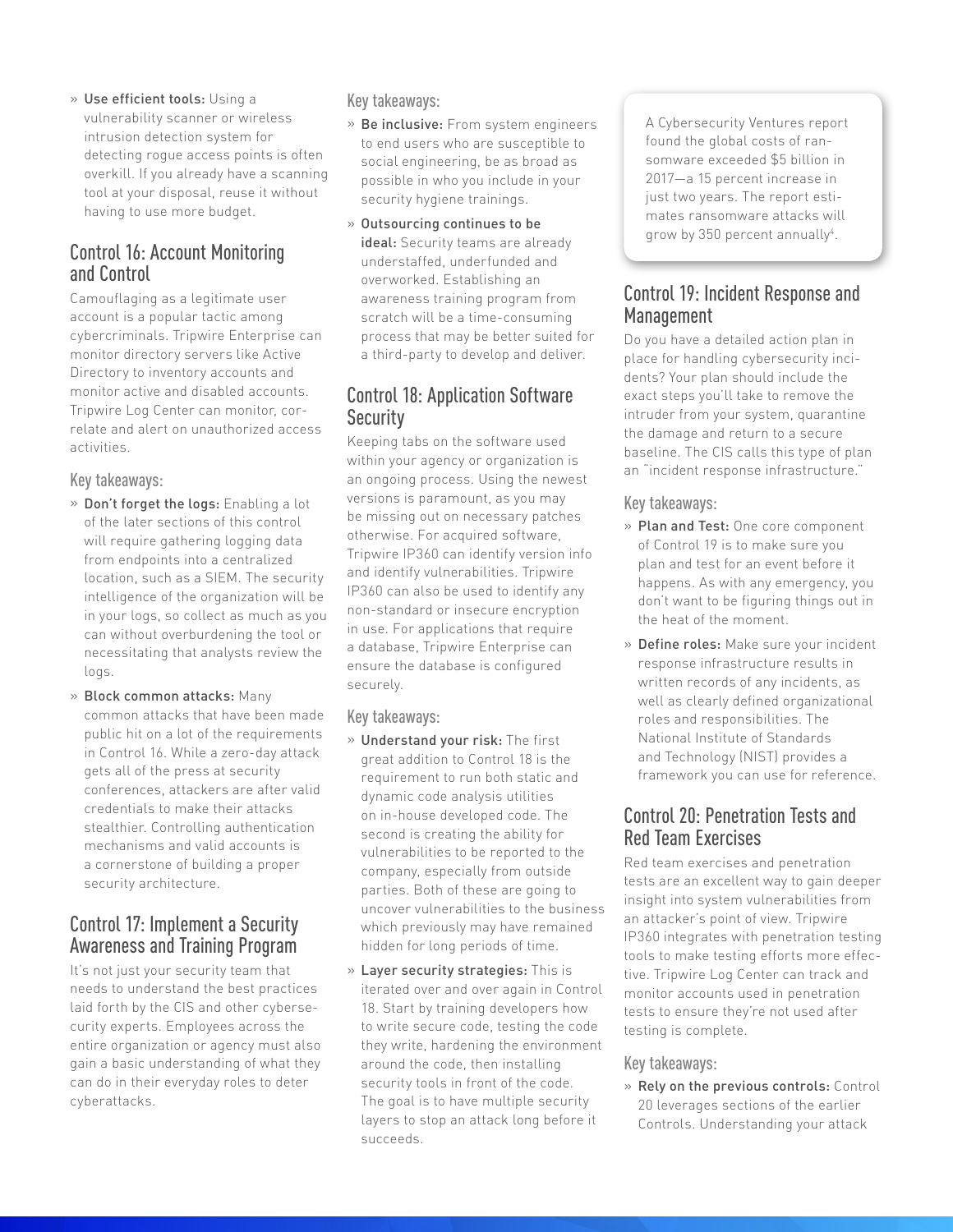surface from Controls 1 and 2 can help scope sections 1–3 of Control 20. Control 3 is going to define your vulnerability management toolset, which can be utilized across most of the sections in this control. The findings from your red team exercises are going to help mature your coverage in every previous control.

» Test for a diverse range of attacks: If you're just beginning, don't try to tackle the full blend of attacks at once. Start with something you may have expertise in or a critical finding from a vulnerability scan. Over time, you can get to having the full blend of attacks in your arsenal, such as wireless, client-based and web application attacks.

# **Summary**

The CIS Controls offer a straightforward path to cyber integrity in a prioritized fashion. Trying to implement each of these controls manually or ad-hoc rather than holistically is generally unrealistic from both a budgetary and organizational perspective. Tripwire solutions like Tripwire Enterprise, Tripwire IP360 and others provide the built-in security procedures and workflows you need in order to meet the majority of the CIS Controls.

# Ready for a Demo?

Let us take you through a demo of Tripwire Enterprise and answer any questions you have. Understand how Tripwire's suite of security and vulnerability management products and services can be customized to specific IT security and compliance needs. Visit [tripwire.com/contact/](https://www.tripwire.com/contact/request-demo/) [request-demo/](https://www.tripwire.com/contact/request-demo/)

## References

- 1 [https://www.sans.org/read](https://www.sans.org/reading-room/whitepapers/analyst/basics-focus-first-cis-critical-security-controls-37537)[ing-room/whitepapers/analyst/](https://www.sans.org/reading-room/whitepapers/analyst/basics-focus-first-cis-critical-security-controls-37537) [basics-focus-first-cis-critical-securi](https://www.sans.org/reading-room/whitepapers/analyst/basics-focus-first-cis-critical-security-controls-37537)[ty-controls-37537](https://www.sans.org/reading-room/whitepapers/analyst/basics-focus-first-cis-critical-security-controls-37537)
- 2 [https://www.cisecurity.org/controls/](https://www.cisecurity.org/controls/boundary-defense/) [boundary-defense/](https://www.cisecurity.org/controls/boundary-defense/)
- 3 [https://www.cisecurity.org/cis-controls](https://www.cisecurity.org/cis-controls-version-7-whats-old-whats-new/)[version-7-whats-old-whats-new/](https://www.cisecurity.org/cis-controls-version-7-whats-old-whats-new/)
- 4 [https://cybersecurityventures.com/](https://cybersecurityventures.com/ransomware-damage-report-2017-5-billion/) [ransomware-damage-report-2017-5-billion/](https://cybersecurityventures.com/ransomware-damage-report-2017-5-billion/)